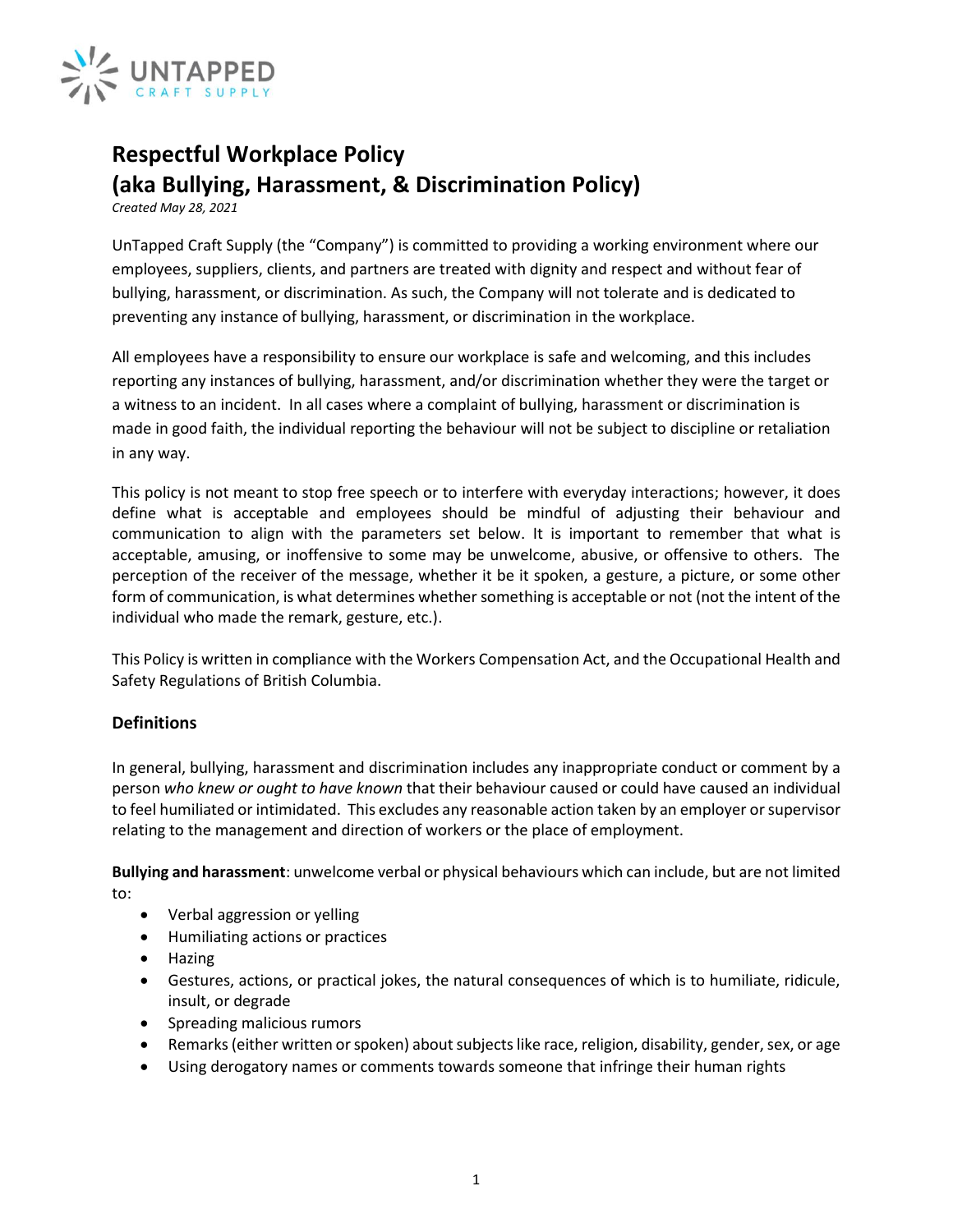

The effect of these behaviours is the creation of an intimidating, hostile, or offensive work environment.

Bullying, harassing and discriminatory behaviours do not include:

- Expressing differences of opinions
- Offering constructive feedback, guidance, or work-related advice about behaviour
- Reasonable action taken by the Company or a manager relating to management and direction of employees or the place of employment (ex. counselling, managing a worker's performance or behaviour, implementing reasonable disciplinary measures, or assigning work)

**Cyber bullying**: Unwelcome behaviour that occurs through the use of electronic communication (email, text messaging, social networking, etc.). This can include, but is not limited to, making derogatory comments, harassing an individual, or making displays of aggression or intimidation.

In general, if you are not sure whether certain actions are considered bullying, harassment, or discrimination, ask yourself whether or not a reasonable person would consider the actions taken to be acceptable or unacceptable.

**Discrimination**: In accordance with the [Human Rights Code of British Columbia,](http://www.bclaws.ca/EPLibraries/bclaws_new/document/ID/freeside/00_96210_01) discrimination occurs when someone is treated differently and/or poorly because of one of the following: race, color, ancestry, place of origin, political belief, religion, family or marital status, physical or mental disability, sex, sexual orientation, age, conviction of a criminal or summary conviction offence that is unrelated to the employment or to the intended employment of that person, gender expression, or gender identity.

# **Application of this Policy**

This policy applies to all individuals working for the Company including employees, temporary employees, contract service providers, contractors, management, and owners. The Company will not tolerate any form of bullying, harassment, or discrimination against employees and job candidates on any of the protected grounds mentioned above, whether during the hiring process or during the employment period. This commitment applies to areas such as training, performance management, assessments, promotions, transfers, layoffs, remuneration, and all other employment practices and working conditions.

For the purposes of this policy, bullying, harassment, and discrimination can occur:

- At the workplace;
- At employment-related social functions;
- In the course of work assignments outside the workplace;
- During work-related travel;
- Over the telephone (if the conversation is work-related); or
- Elsewhere, so long as the individual is there for work-related responsibilities.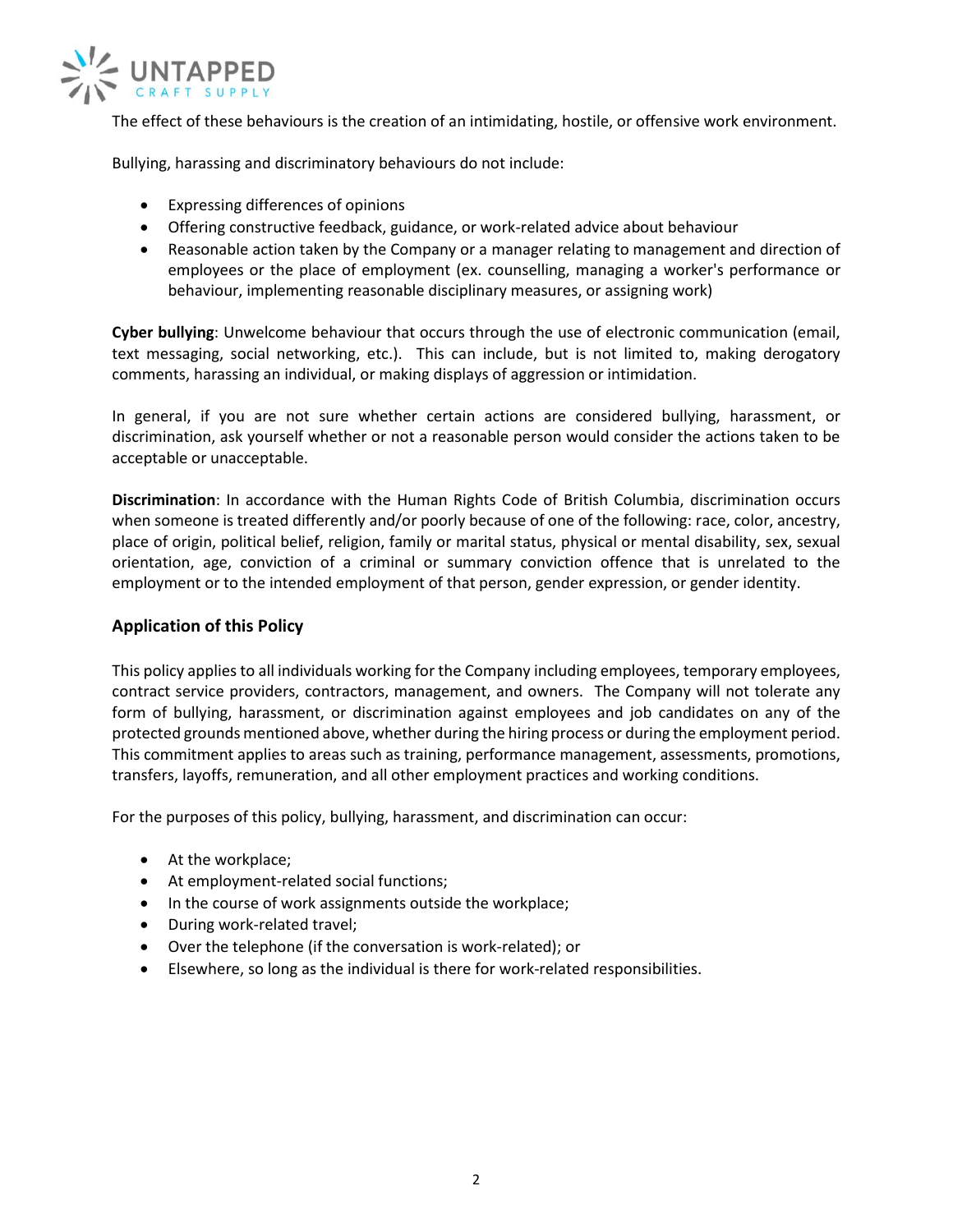

# **Detrimental Effects**

Employees have the right to work without fear of bullying, harassment, or discrimination which can have the following detrimental effects:

- Increased absenteeism due to disturbed sleep patterns, or a fear of going to work;
- A lack of productivity due to reduced concentration, confidence, or morale;
- An increase in turnover as employees no longer want to work in the environment;
- An increased likelihood of illness or injury due to stress;
- Harmful eating (e.g., a loss of appetite, or overeating/bingeing);
- Psychological effects that turn into physical symptoms (e.g., psychosomatic stomach pains or headaches);
- Substance dependency issues (increased use of alcohol or drugs);
- Feelings of shock, anger, frustration, vulnerability, etc.;
- Panic or anxiety;
- Clinical depression;
- Suicidal thoughts or tendencies.

#### **Witnessing Bullying or Harassment**

It is the responsibility of all employees to promote a workplace that is respectful and productive; this includes reporting instances of this behaviour if it is experienced firsthand or witnessed.

Any employee who witnesses bullying, harassment, or discrimination is directed to:

- 1. Offer the individual support and inform them that you witnessed the incident.
- 2. Encourage the person to come forward and let them know that you will be a witness and will provide a statement in the event of an investigation. Document any details while they are fresh in your mind; include dates, times, locations, and names of persons involved if possible.
- 3. In some cases, where the person decides to confront the individual informally, you may be asked to be a witness to the conversation (or as support).
- 4. Where the person does not wish to make a complaint, it is still important that management is aware of the bullying, harassment, or discrimination that took place. Tell your manager or the designated Human Resources representative immediately.

#### **Reporting Bullying or Harassment**

#### **Informal Method:**

If you are being bullied, harassed, or discriminated against:

• Behind closed doors or in a location where you can speak without being overheard, inform the person perpetuating the actions immediately that their actions are not acceptable as soon as they occur.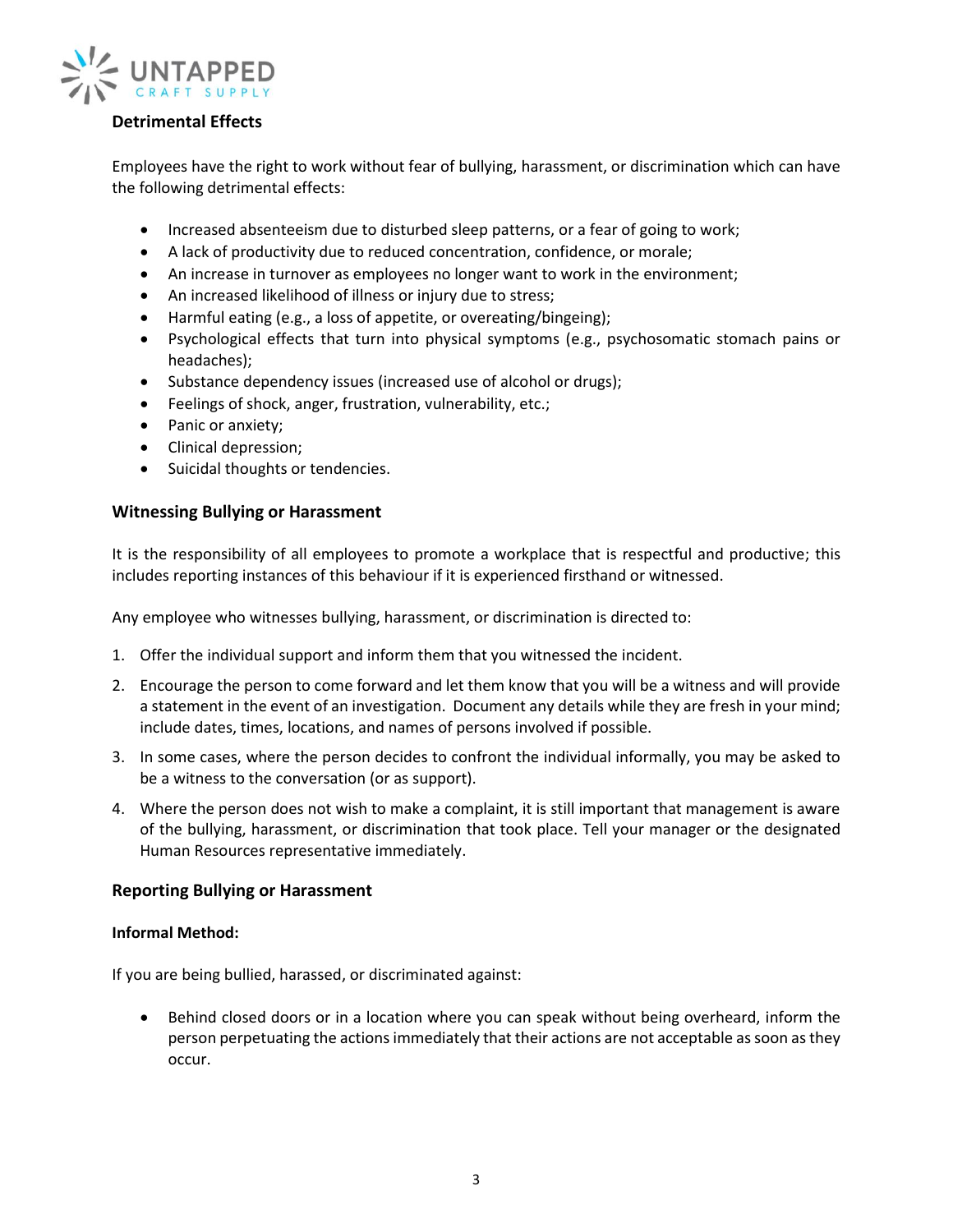

- Describe the specific actions that they took that caused you to feel uncomfortable. When confronted, in many instances, the person will stop. Sometimes a person in not aware that they are acting in an unacceptable manner.
- It is important to keep a record of dates and times where you have spoken to the person who has committed the act of bullying, harassment, or discrimination and inform your manager or the designated Human Resources representative what occurred.

If the unwelcome actions continue, employees are directed to use the formal reporting process detailed below.

#### **Formal Method:**

Where bullying or harassment has either continued to occur after a conversation with the individual or was extreme or dangerous in nature, employees are required to report it immediately.

*Process*:

- Speak with your manager or the owners. Where your manager or owner(s) is the cause of concern, speak to our designated Human Resources representative (Tanja Halsall at [tanja.halsall@potentiahr.ca\)](mailto:tanja.halsall@potentiahr.ca).
- Write out a statement detailing the incident(s) including:
	- o The names of the parties involved
	- $\circ$  The name of any witness(es) to the incident(s)
	- $\circ$  The location, date, and time of the incident(s)
	- o Details about the incident (behaviour, gestures, and/or words used)
	- o Any additional details that would help with an investigation
- A fact-finding investigation will be initiated by a trained professional. All individuals who are contacted are obligated to comply with the process and cooperate with the investigator.
- Where it is determined that the person has contravened the law, the appropriate authorities will be contacted.
- All complaints shall be taken seriously and investigated fairly in a timely manner.
- Employees who submit a report or complaint of bullying, harassment, or discrimination in good faith shall not be subject to any form of reprisal or retaliation.

#### **Investigating Reports of Bullying, Harassment and Discrimination**

Once a written complaint has been received, the Company will complete a thorough investigation. The investigation will begin immediately after receiving the complaint.

For the purposes of this section, the following definitions apply:

**Complainant –** The person who has made a complaint about another individual who they believe has bullied or harassed them.

**Respondent –** The person whom another individual has accused of committing an act of bullying or harassment.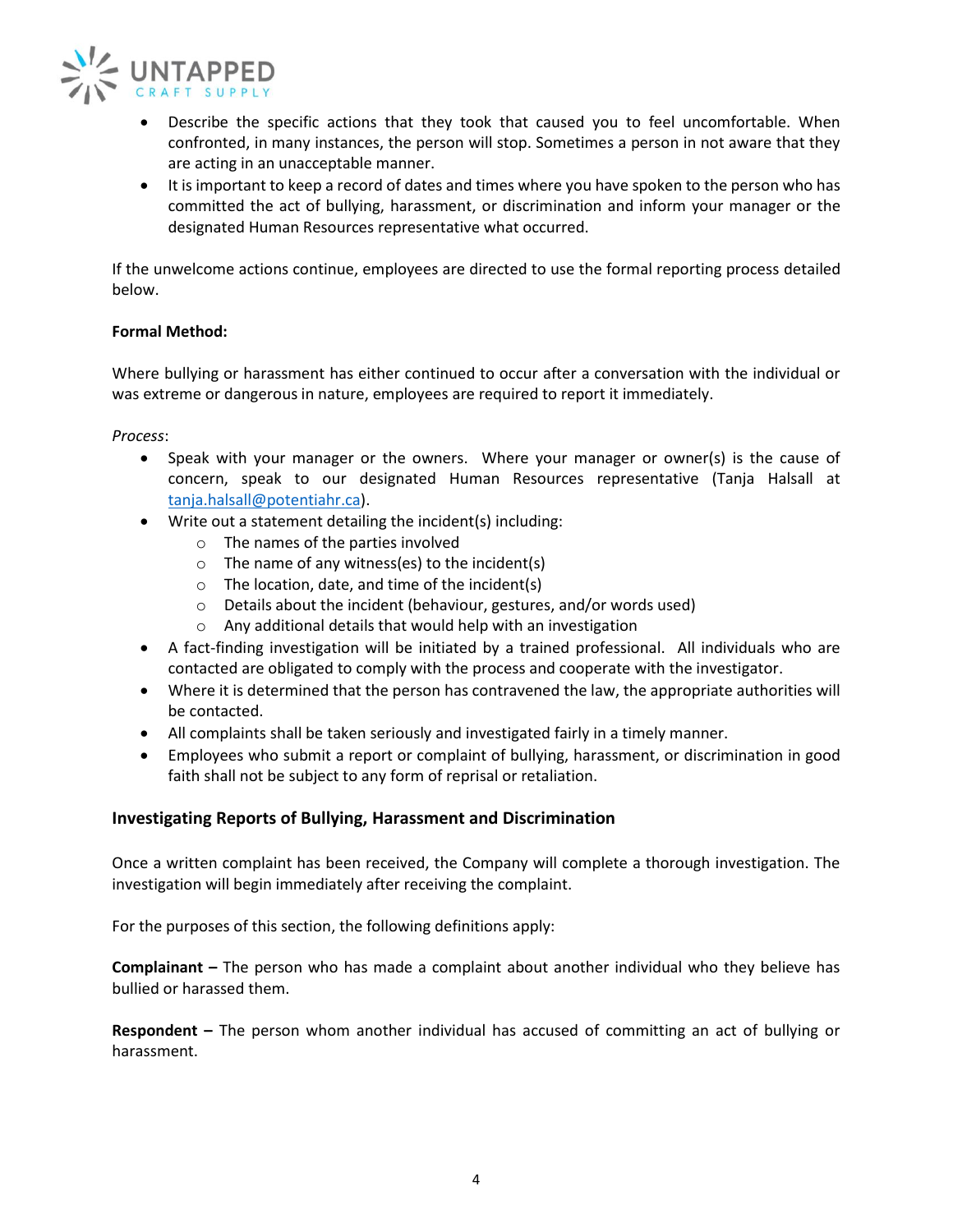

The investigation will include:

- Informing the Respondent of the complaint;
- Interviewing the Complainant, any person involved in the incident, and any identified witnesses.
- Interviewing any other person who may have knowledge of the incidents related to the complaint or any other similar incidents.

Upon the conclusion of the investigation, the Investigator will meet with the Complainant and Respondent individually to identify concerns and establish next steps and/or resolution. Where it is determined that there has been an infraction, remedial action will be taken according to the circumstances. Please note that the Investigator will be disclosing findings with the ownership group.

All documents related to the formal investigation are considered confidential and will be handled accordingly.

#### **Disciplinary Actions**

If the findings of the investigation indicate that a violation of the Respectful Workplace Policy has occurred, immediate and appropriate disciplinary action, up to and including termination for cause, shall be administered. The Company will monitor the situation between the employees to ensure no further infractions occur, and any adjustments to reporting structure or work location that are deemed necessary will be implemented. Corrective actions shall be proportional to the seriousness or repetitiveness of the offense.

#### **Fraudulent or Malicious Complaints**

Fraudulent or malicious complaints against employees must not ever be made and will not be tolerated. It is important to realize that unfounded/frivolous allegations of bullying, harassment, or discrimination may cause both the accused person and the Company significant damage. If it is determined by the Company that an employee has knowingly made false allegations of bullying, harassment, or discrimination, immediate disciplinary action will be taken up to and including termination for cause.

# **Confidentiality**

The Company will attempt to maintain the confidentiality of the Complainant and Respondent. While it is not always possible to do so when soliciting witness statements, the Company will not release any information to other employees which would jeopardize the confidentiality of the parties involved.

Where it is determined that legislation/law was contravened, the Company will supply any and all evidence to the authorities as necessary, in accordance with the Personal Information Protection Act.

#### **Providing Support**

The Company is committed to the well-being of all of its employees and if an incident of bullying, harassment, or discrimination has taken place, the necessary support will be provided to all employees. Employees who are feeling adverse symptoms as a result of an incident are encouraged to speak with the designated Human Resources representative (Tanja Halsall at [tanja.halsall@potentiahr.ca\)](mailto:tanja.halsall@potentiahr.ca) or another